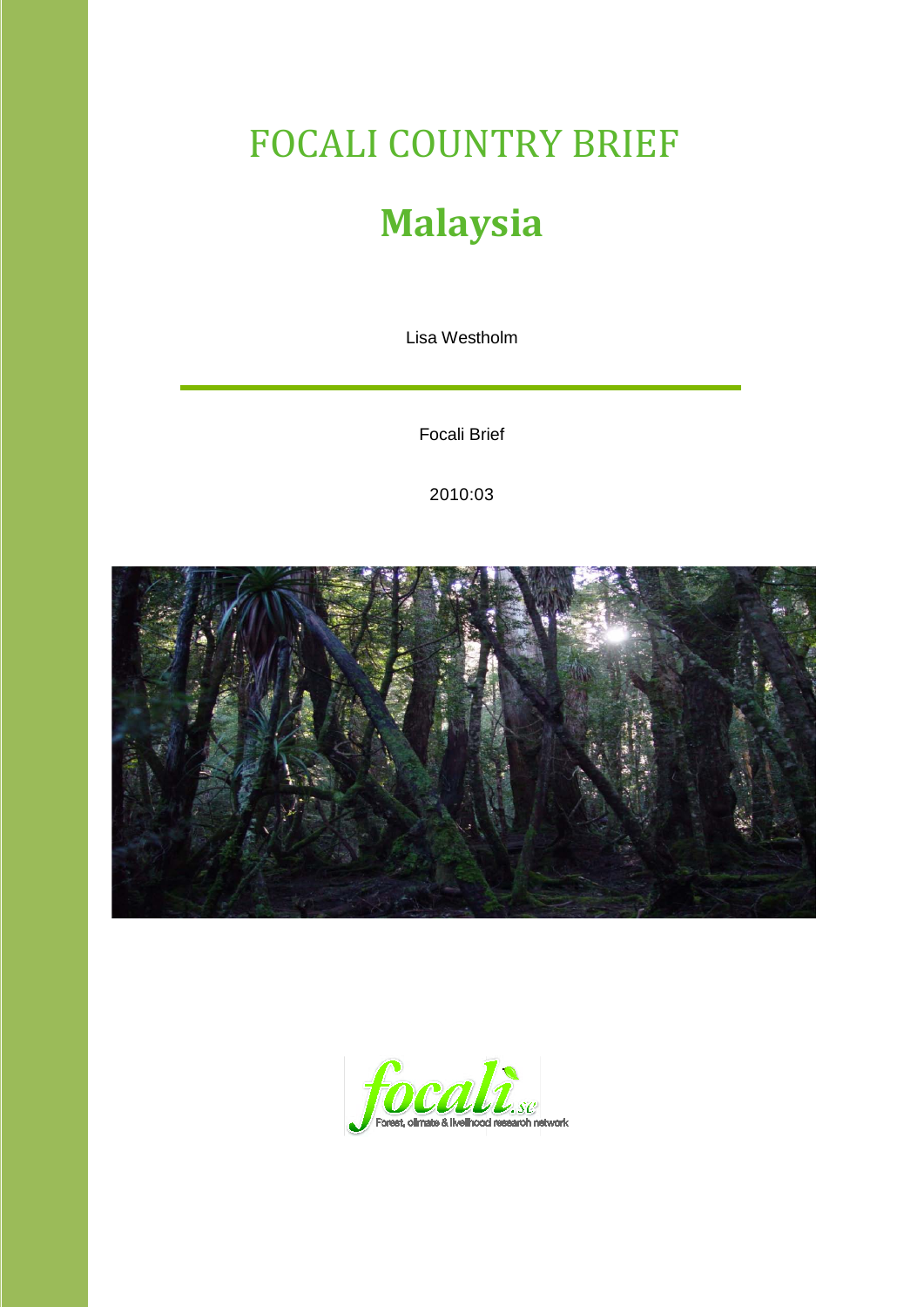**Focali** - Forest, Climate and Livelihood research network - is a Swedish knowledge-based network aiming to contribute to the provision of relevant knowledge to Sida and other Swedish authorities for the effective use of forest operations to reach climate and poverty objectives. Focali also aims to increase the flow of relevant information between academia, government authorities, and civil society.

Focali is a part of the **Forest Initiative** which is a strategic partnership between Sida, the Swedish Forest Agency and the Swedish Forestry Association. Sida provides funding for Focali. Focali currently consists of representatives from **University of Gothenburg**: Departments of Earth Sciences, Human and Economic Geography, Plant and Environmental Sciences, Economics, School of Global Studies; **Chalmers:** Division of Physical Resource Theory; **Linköping University:** Centre for Climate Science and Policy Research; **Swedish University of Agricultural Sciences:** Department of Forest Ecology and Management, Swedbio. The Focali secretariat is placed at the Environmental Economics Unit at the **School of Business, Economics and Law**, University of Gothenburg.

This report is part of a series of publications within three themes that Focali is undertaking. Responsibility for its contents rests entirely with the author(s).

Theme I *"Assessment of existing global monitoring and financial instruments for carbon sinks in forest ecosystems."* – Theme leader: Eskil Mattsson, University of Gothenburg

Theme II *"Making REDD work for the poor"* - Theme leader: Robin Biddulph, University of Gothenburg

Theme III *"Climate assessed Sustainable Forest Management"* – Theme leader: Anders Malmer, Swedish University of Agricultural Sciences

This publication is based on work from Theme I and can be quoted as: Westholm, L. 2010. Focali country brief – Malaysia, Focali Brief No 2010:03. Forest, Climate and Livelihood Research Network, Sweden

More on Focali can be found on [www.focali.se](http://www.focali.se/) Postal address: Att. Focali Environmental Economics Unit School of Business, Economics and Law, University of Gothenburg Box 640 405 30 Gothenburg, Sweden

ISBN: 978-91-86402-04-4

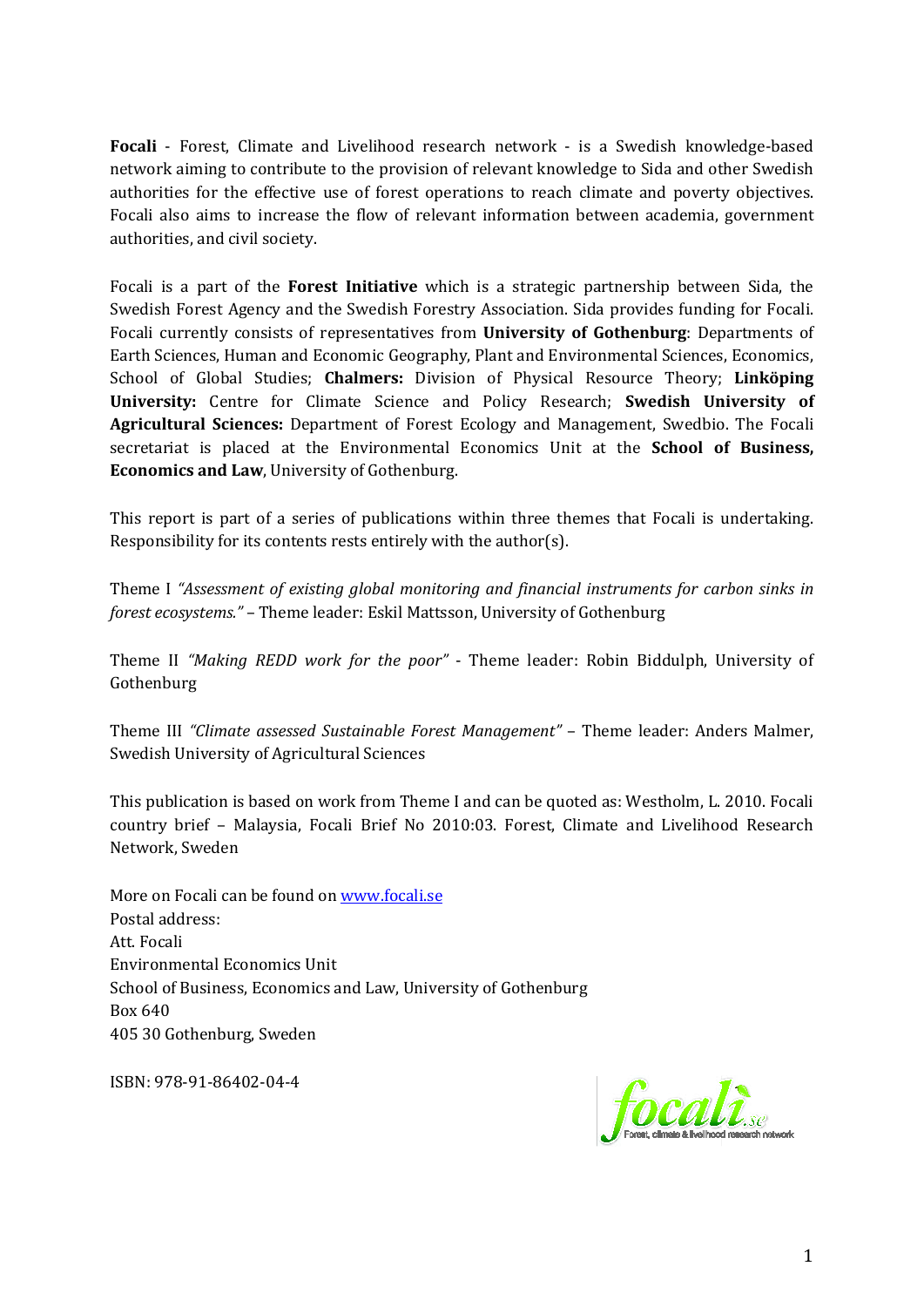The **Forest Initiative** is a strategic partnership between **Sida**, **the Swedish Forest Agency** and **the Swedish Forestry Association**. The overall objective of the Initiative is poverty reduction through promotion of sustainable management and administration of forest resources within Swedish development cooperation. Sida is the main donor of the Forest Initiative, which is based on the belief that forests play an important role for poor people and can contribute to economic and social development as well as a better environment.

This document has been financed through the Forest Initiative and does not necessarily reflect the view of the three main partners of the Initiative. Responsibility for its contents rests entirely with the author(s).

### **The Forest Initiative Partnership**





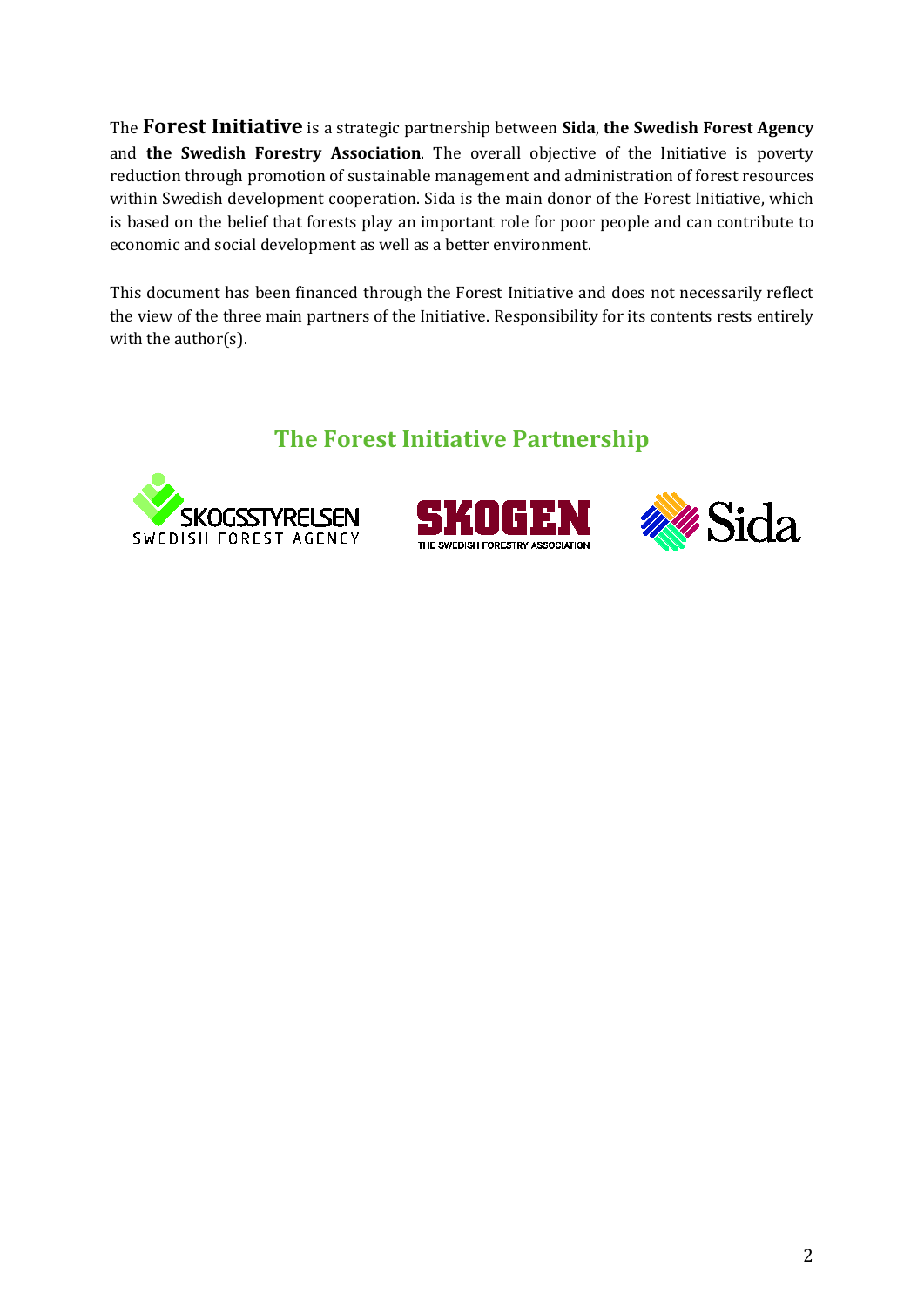## TABLE OF CONTENTS

| $\begin{minipage}{0.9\linewidth} \textbf{Summary} \end{minipage} \begin{minipage}{0.9\linewidth} \textbf{Summary} \end{minipage} \begin{minipage}{0.9\linewidth} \textbf{Argument} \end{minipage} \begin{minipage}{0.9\linewidth} \textbf{Argument} \end{minipage} \begin{minipage}{0.9\linewidth} \textbf{Argument} \end{minipage} \begin{minipage}{0.9\linewidth} \textbf{Argument} \end{minipage} \begin{minipage}{0.9\linewidth} \textbf{Argument} \end{minipage} \begin{minipage}{0.9\linewidth} \textbf{Argument} \end{minipage} \begin{minipage}{0.9\linewidth$ |
|------------------------------------------------------------------------------------------------------------------------------------------------------------------------------------------------------------------------------------------------------------------------------------------------------------------------------------------------------------------------------------------------------------------------------------------------------------------------------------------------------------------------------------------------------------------------|
|                                                                                                                                                                                                                                                                                                                                                                                                                                                                                                                                                                        |
|                                                                                                                                                                                                                                                                                                                                                                                                                                                                                                                                                                        |
|                                                                                                                                                                                                                                                                                                                                                                                                                                                                                                                                                                        |
|                                                                                                                                                                                                                                                                                                                                                                                                                                                                                                                                                                        |
|                                                                                                                                                                                                                                                                                                                                                                                                                                                                                                                                                                        |
|                                                                                                                                                                                                                                                                                                                                                                                                                                                                                                                                                                        |
|                                                                                                                                                                                                                                                                                                                                                                                                                                                                                                                                                                        |
|                                                                                                                                                                                                                                                                                                                                                                                                                                                                                                                                                                        |
|                                                                                                                                                                                                                                                                                                                                                                                                                                                                                                                                                                        |
|                                                                                                                                                                                                                                                                                                                                                                                                                                                                                                                                                                        |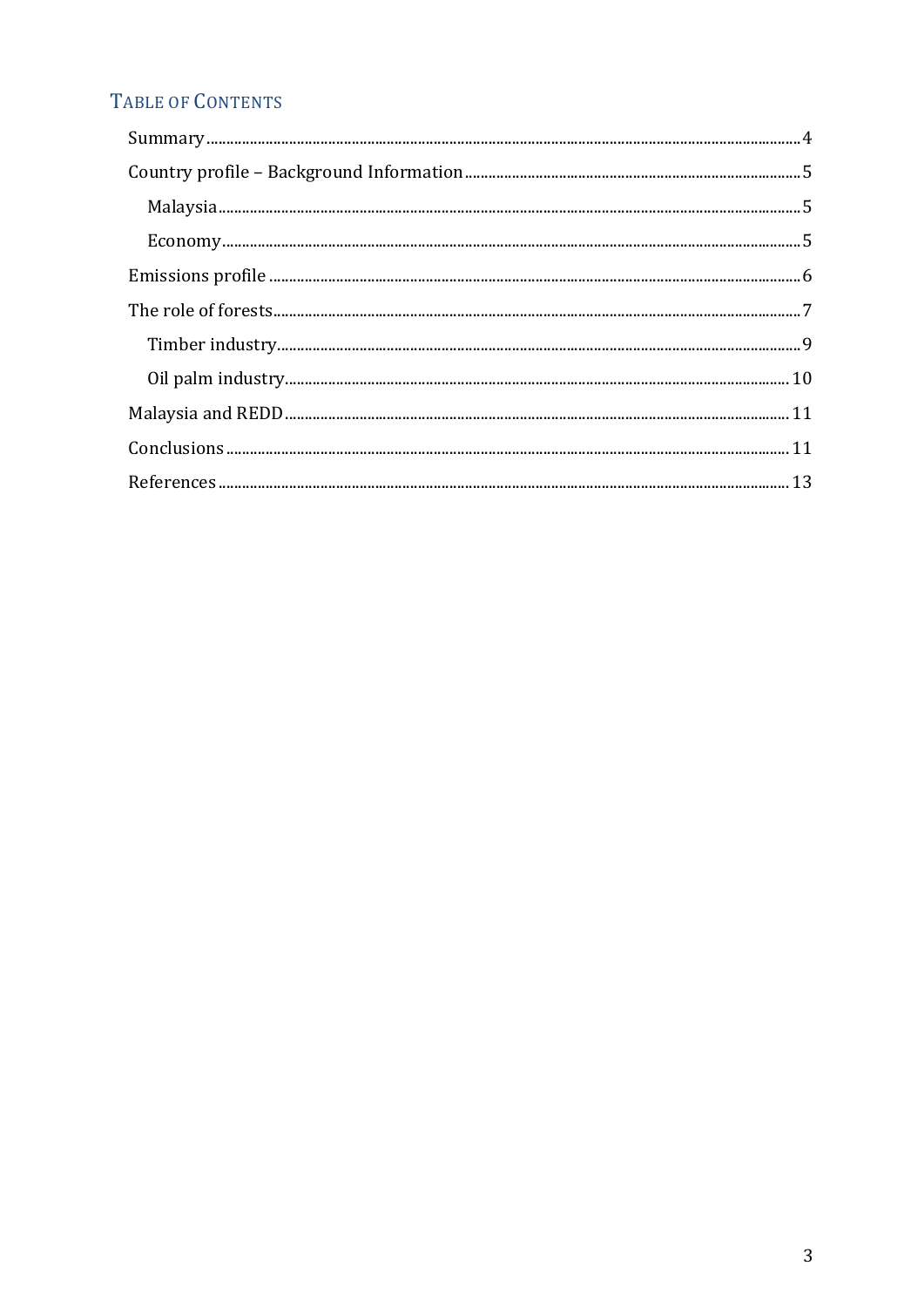#### <span id="page-4-0"></span>**Summary**

Situated in Southeast Asia, Malaysia is a country with a high forest cover (58% or 72% if tree crops are included) and a significant forest industry (3% of GDP in 2006). In Malaysia a number of issues central to climate change take a concrete form. The country makes for an interesting case study of several questions essential to the discussions on mitigation of climate change. Issues of land-use competition, carbon offsetting and emissions accounting can be tangibly illustrated with the Malaysian example.

Competition and possible trade-offs between forest conservation and biofuel production (palm oil plantations covered about 4.5 Mha in 2008) is highly relevant in the Malaysian context. Malaysia still has a significant although declining area of tropical forests, rich in biodiversity, with high carbon content and standing on carbon rich soils such as peatland (average of at least 350 tC/ha). This creates a potential for REDD action, Clean Development Mechanism (afforestation and reforestation) projects, processes the country is presently not taking part in, as well as private forest offset initiatives. The Malaysian goal of maintaining a 50% forest cover further emphasises this potential.

Simultaneously, the Malaysian timber industry stands for a large share of global production, third after Russia and the US, of timber and timber products such as veneer and plywood. It plays a significant role in Malaysian economy (accounting for 3.6% of the workforce and generating export revenues of 6 billion USD in 2009) although its relative importance has declined. However, the Malaysian timber industry is characterised by corruption, illegal activities and a lack of sustainable practices. The government is making efforts to stem illegal activities through improved control mechanisms and certification schemes; both international such as FSC and national initiatives. Yet, it has been estimated that about 25% of Malaysian timber consumption and exports cannot be accounted for by legal production or imports.

In addition, Malaysian revenues from the production of palm oil are rapidly increasing and the palm oil industry is believed to hold a large economic potential, especially in the light of climate change and the growing demand for biofuels. Palm oil and palm oil based products generated export revenues of 16 billion USD in 2009. However, there is a discussion about the encroachment of palm oil production on natural forests and a fear that oil palm plantations may directly and indirectly crowd out forests. Oil palm plantations and natural forests compete to a large extent for the same lands. They are also both pieces in the climate puzzle. Great political consciousness of the possible trade-offs between different land-uses is required to manage these delicate issues, particularly since they are not merely a question of carbon, but also of economic interests, biodiversity and indigenous rights (to mention a few).

This political consciousness or will does not necessarily exist in Malaysia. The official forest definition, including also agricultural tree crops can be seen as an example of this ambiguity towards the tradeoffs. Further, although the country does not participate in any of the REDD+ pilot initiatives, the government has expressed a positive attitude towards REDD and is committed to maintaining a significant share of the country's surface forested. At the same time timber and wood products, as well as palm oil are important exports and the government has created incentives for increased production. This indicates a lack of coherence in policies and intentions that may come to have devastating consequences for the country's forests.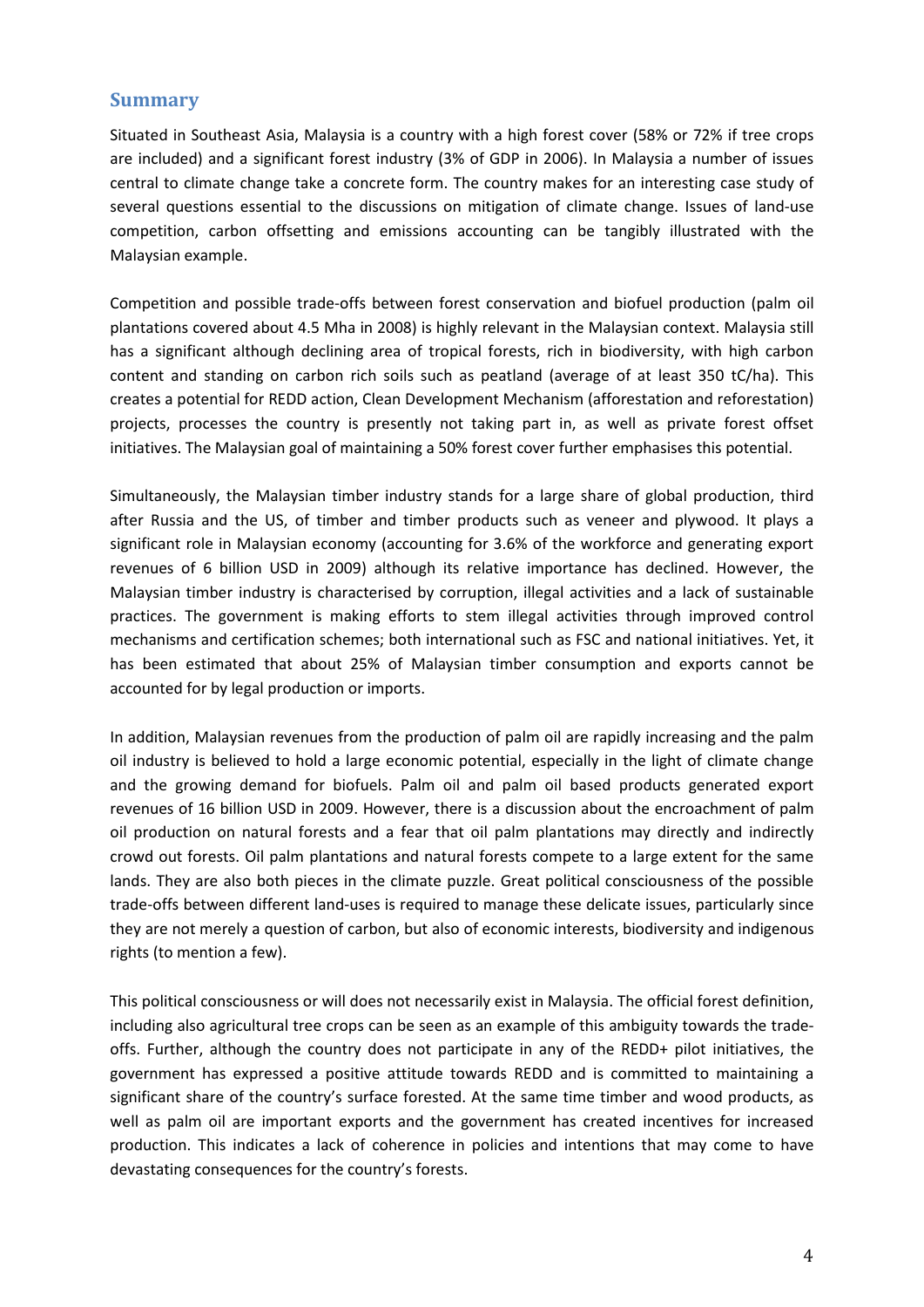#### <span id="page-5-0"></span>**Country profile – Background Information**

#### <span id="page-5-1"></span>**Malaysia**

- Malaysia is situated in Southeast Asia. Part of the country, called Peninsular Malaysia, is located on the Malay Peninsula, while another part of the country is found on the northern parts of the island of Borneo.
- The country is divided into thirteen states and three federal territories, most of which are found on the Malay Peninsula. The states of Sarawak and Sabah and the federal territory of Labuan are located on Borneo.
- Peninsular Malaysia borders with Thailand in the north and with Singapore in the south. On Borneo, the country borders with Indonesia, Brunei and the South China Sea. It covers a surface of 330 000 km<sup>2</sup> (CIA, 2010).
- Malaysia has a population of almost 28.5 million (in 2009) (Department of Statistics, 2010). About 70% of the population lives in urban areas (UN Dept of Economic and Social Affairs, 2008).
- About 50% of the population is defined as ethnical Malaysian, almost 25% as Chinese, 11% belong to various indigenous peoples and 7% are Indian (CIA, 2010).



**Figure 1: Map of Malaysia (CIA, 2010)**

#### <span id="page-5-2"></span>**Economy**

- Malaysia is a middle-income country whose economy has shifted over the past 40 years from dependence on production of raw materials towards becoming a multi-sector economy (CIA, 2010).
- According to estimates from 2009 services compose almost 50% of the Malaysian GDP, industry more than 40% and agriculture 10% (CIA, 2010).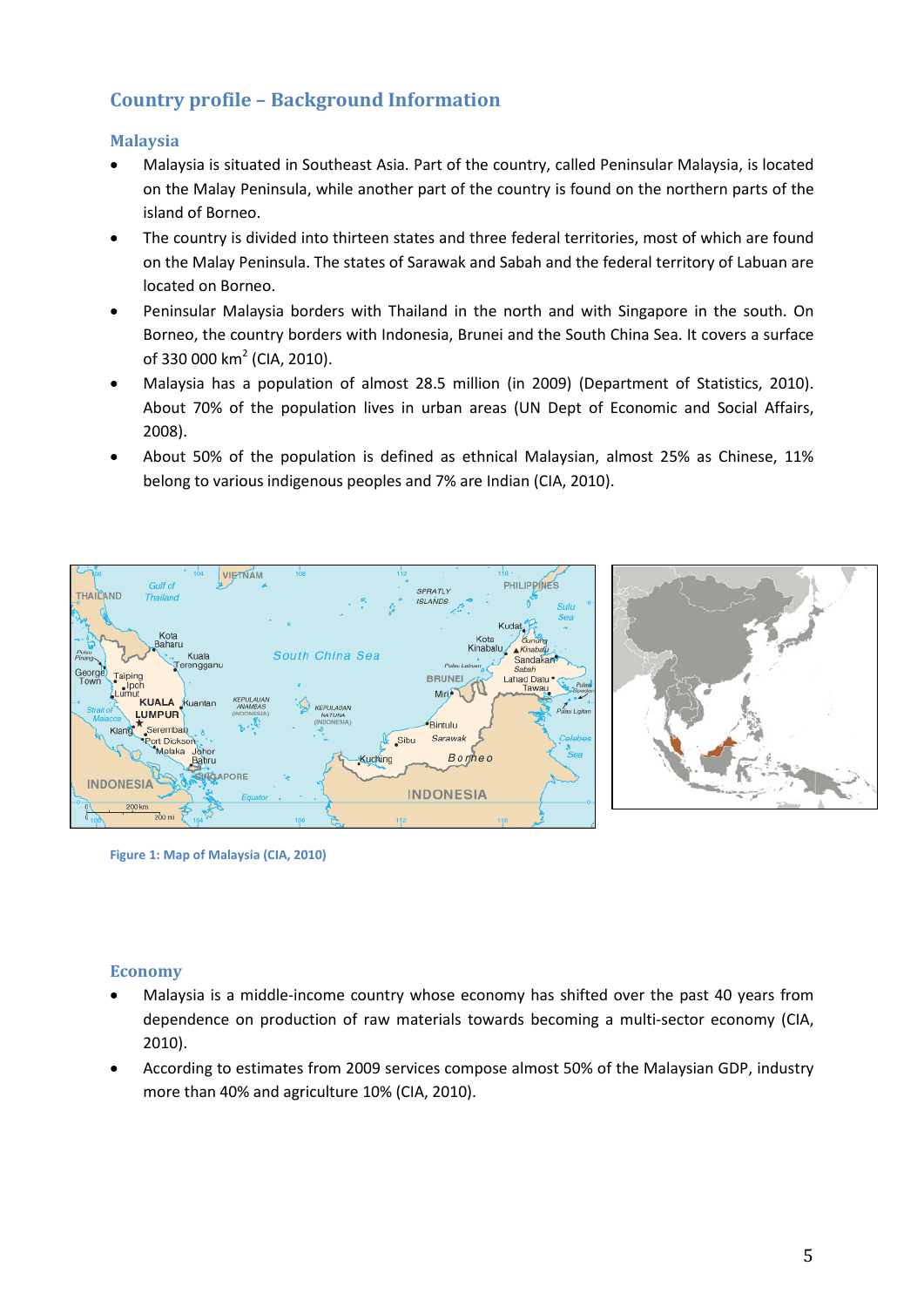- Malaysia has a positive balance of trade (Department of Statistics, 2010). Of the country's total exports in 2007, 16% went to the US and 13% went to the EU (Eurostat, 2009).
- The main exports are electrical and electronic products and other manufactured goods (Department of Statistics, 2010). As figure 2 shows, palm oil, liquefied natural gas and petroleum are also important exports.



**Figure 2: Major exports 2009 (million USD) (Department of Statistics, 2010)**

The main planted tree

crops are rubber, oil palm, cocoa and coconut (FAO, 2008). Rubber tree is also increasingly used for wood production, in addition to its agricultural use.

#### <span id="page-6-0"></span>**Emissions profile**

The Malaysian Initial National Communication to the UNFCCC contains an inventory of anthropogenic greenhouse gas (GHG) emissions and sinks divided into five categories: energy, industrial processes, waste and land-use change and forestry (Ministry of Science, 2000).

In the National Communication total emissions in 1994 are estimated to 144 million tonnes of carbon dioxide equivalents (tCO<sub>2</sub>e) (Ministry of Science, 2000). Net emissions, after accounting for sinks, total 76 million tCO<sub>2</sub>e. This equals net emissions of 3.7 tonnes CO<sub>2</sub>e per capita, which can be compared to an average of 4.2 tCO<sub>2</sub>e per capita for non-Annex I countries in 2004 (IPCC, 2007). Carbon dioxide (CO<sub>2</sub>) composes 62% of emissions, methane (CH<sub>4</sub>) 32% and nitrous oxide (N<sub>2</sub>O) less than 1%. Landfills and fugitive emissions from oil and gas were the major sources of  $CH<sub>4</sub>$  emissions (Ministry of Science, 2000). The third largest source of  $CH<sub>4</sub>$  was flooded rice fields. N<sub>2</sub>O emissions came almost exclusively from burning of traditional biomass fuels and agricultural residues. The main part of  $CO_2$  emissions come from fuel combustion, whereas forests are a major  $CO_2$  sink according to the National Communication. However, there were difficulties in the collection of data from the forest plantation sector, due to differences in database formats between the forestry departments in Peninsular Malaysia, Sarawak and Sabah (Ministry of Science, 2000). Since responsibility for forests lies with individual states there are sometimes discrepancies in data collection and forest definitions. Also, the methodological difficulties related to estimating emissions from forest fires led to these emissions being excluded from the inventory. The Human Development Report estimated that Malaysian forests emitted on average 3 million tCO<sub>2</sub>/year between 1990 and 2005 (UNDP, 2007). The carbon content of Malaysian natural tropical forests has been estimated to 190 tC/hectare and the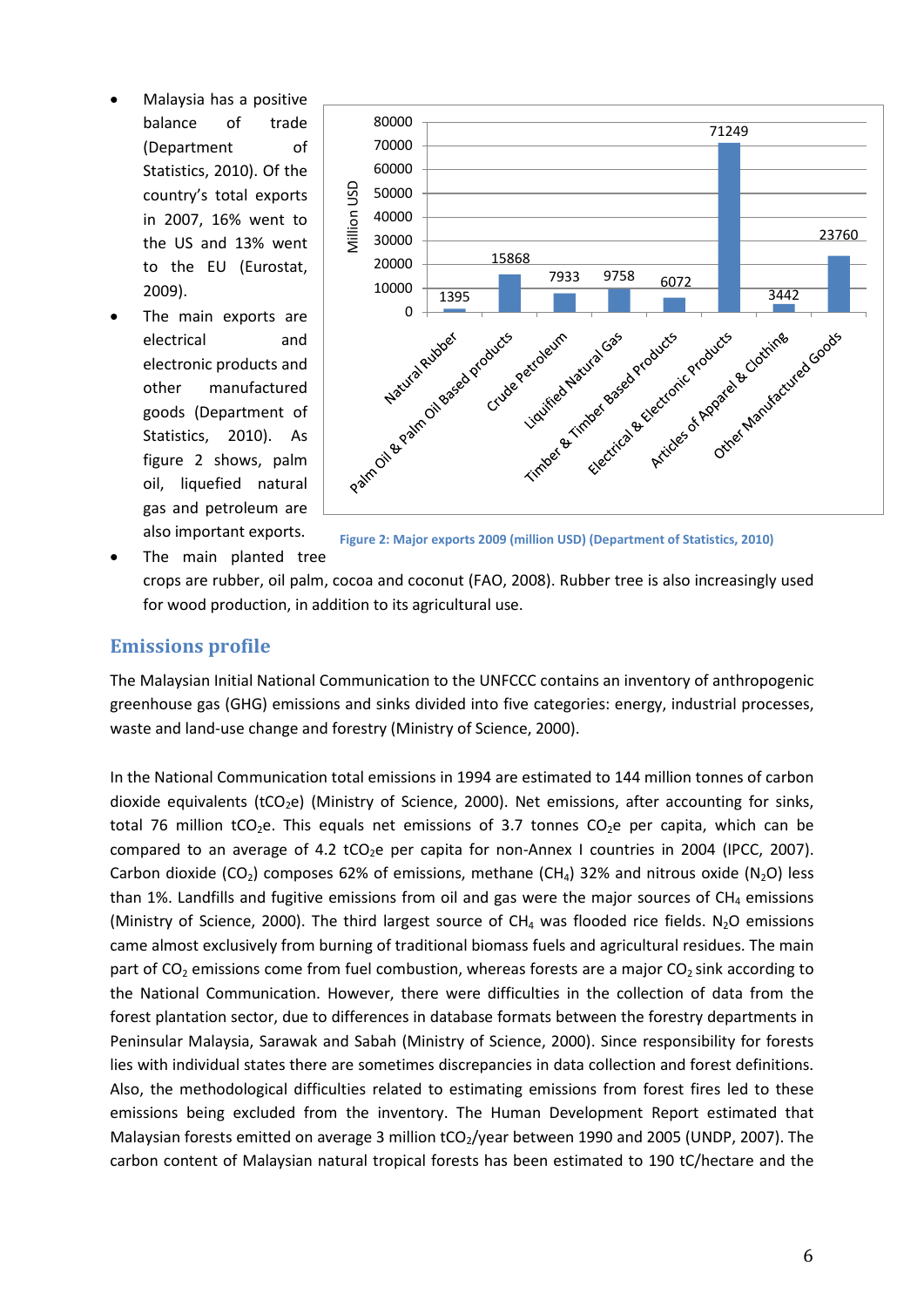carbon content of peatland rainforests has been estimated to at least 350 tC/hectare (Fargione et al., 2008).

According to the Human Development Report 2007/2008 Malaysian  $CO<sub>2</sub>$  emissions from fossil fuel consumption, gas flaring and cement production grew by 221% between 1990 and 2004 (UNDP, 2007). Emissions from fuel consumption (liquid, gas and solid) contributed most to the increase (CDIAC, 2010). At the 15<sup>th</sup> session of the Conference of the Parties of the UNFCCC (COP15) the Malaysian Prime Minister, Najib Razak, pledged a voluntary reduction of up to 40% of the country's emissions per unit of GDP by 2020, compared to 2005 (Najib, 2009). The pledge was however conditional on receiving transfer of technology and finance of adequate levels from developed countries.

A large share of Malaysia's emissions comes from its export industries, producing goods that will be consumed elsewhere. Malaysia is what Davis and Caldeira (2010) call one of the top 10 "exporters of emission" in the world, i.e. it exports goods whose production is very emission intense. As can be observed in figure 3 below, emissions from the production of export goods amount to 68 Mt  $CO<sub>2</sub>/year$ . Per capita, Malaysia is the second largest exporter of emissions, with 2.7 t  $CO<sub>2</sub>/person/year$ , which accounts for 73% of the over-all per capita emissions of 3.7  $CO<sub>2</sub>/year$  (see above).



Figure 3: Top 10 net exporters of emission-intense products (Davis and Caldeira, 2010).

#### <span id="page-7-0"></span>**The role of forests**

Forests have long played an important role in the Malaysian economy and they still do. After the Second World War, Southeast Asia turned into a significant source of hardwood timber in the world market. Malaysia, together with Indonesia and Brunei yielded around 30% of the world's output of non-coniferous tropical timber between 1970 and 1990 (Brookfield and Byron, 1990). In the end of the 1970s and beginning of the 1980s forest revenues contributed between 60 and 70% of Sabah state revenues (Jomo et al., 2004). However, the importance of the forestry sector has been declining in the past decades. In 2006 it contributed 3% of GDP (FAO, 2010). This was a decrease by more than half in terms of share of GDP compared to 1990.

Ninety-eight percent of natural forests and nearly 70% of forest plantations are state-owned (ITTO, 2006). Administration and management of forest resources, regulation of forest exploitation and forest revenue collection is the responsibility of the State Forestry Departments and the states of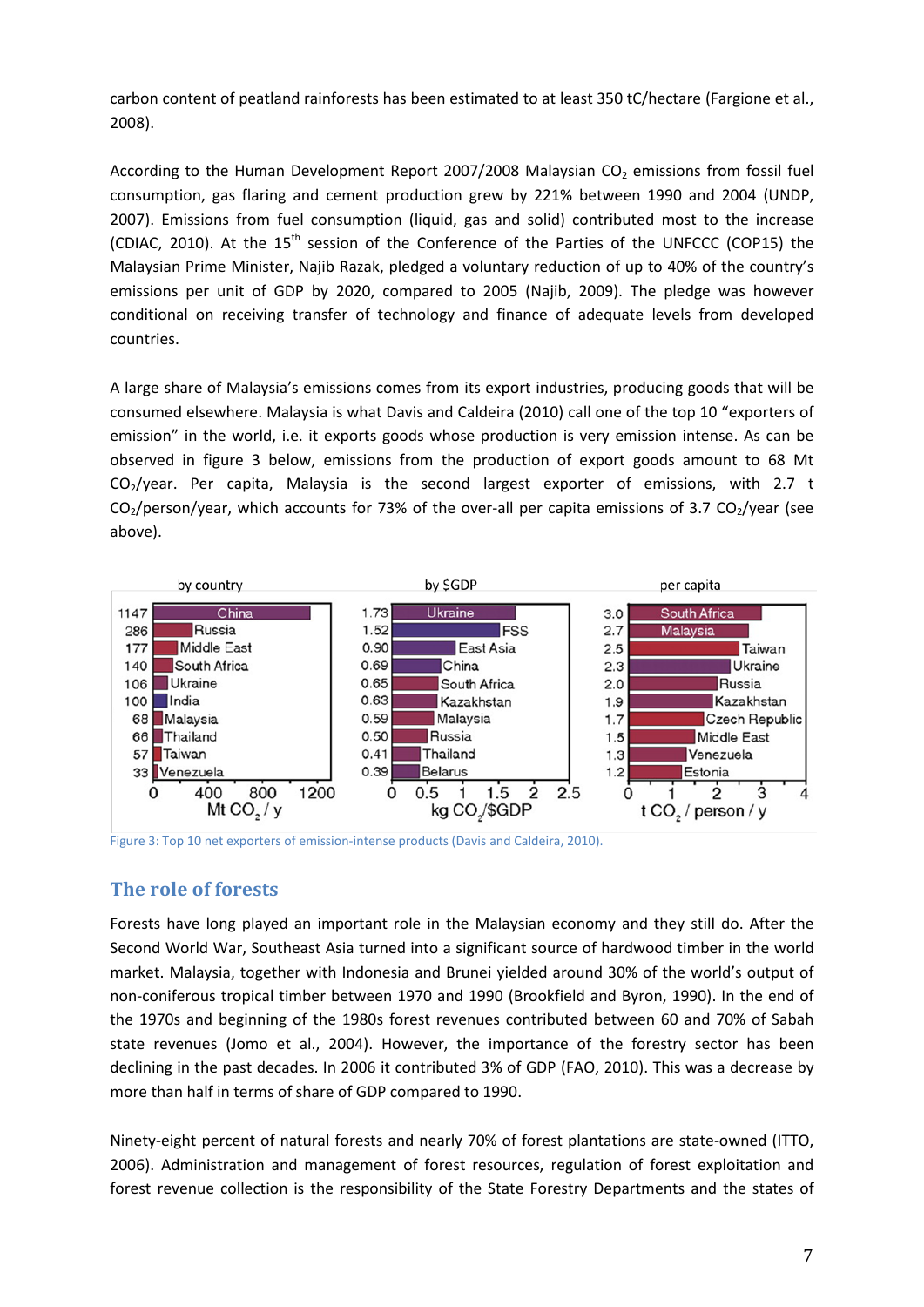Sabah and Sarawak have their own forest acts (FAO, 2010). There is a National Forestry Council (NFC), where federal and state governments coordinate their approach to forest issues. Forest laws and policies adopted in individual states must also follow the rules established in the National Forest Policy from 1977. However, the states of Sabah and Sarawak are only observers of the NFC and are not legally bound by the National Forest Policy (Jomo et al., 2004). In the 1980s and 1990s several federal acts were adopted in order to strengthen forest management and law enforcement and meet the growing demands for taking issues of biodiversity, sustainable resource management and local communities into account. A reorganisation of a number of ministries, implemented in 2004, aimed at adopting a more holistic, cross-sectoral approach to forest issues (FAO, 2008). However, according to Jomo et al. (2004) the states' strong authority over forest and land issues has caused an over exploitation of forests that is hard to check.

The government has argued that rents from logging and land development, e.g. agricultural expansion can be used for poverty reduction and this may have become a rationale for deforestation (Jomo et al., 2004). Beginning in the 1950s, until the 1970s a large share of Malaysia's natural forests was converted into agricultural land such as oil palm and rubber plantations (Abdullah and Nakagoshi, 2007). As the country's economy shifted its emphasis from agriculture to manufacturing in the 1980s forests were instead threatened by other land uses, such as industrial estates and urban housing (Abdullah and Nakagoshi, 2007). By the late 1980s, half of Peninsular Malaysia and a fifth of Borneo had been cleared of forests (Brookfield and Byron, 1990). According to Brookfield and Byron (1990) the three main causes of this were shifting cultivation, expansion of permanent cash crop cultivation and logging. Which cause is most prominent differs between states, since control over land resources lies at state level, not the federal level (McMorrow and Talip, 2001). The drivers of deforestation are also intimately connected. One example is how the extension of shifting cultivation into previously inaccessible areas has been facilitated by the construction of roads for timber (Brookfield and Byron, 1990). However, Jomo et al. (2004) argue that shifting cultivation has often been falsely identified by state governments as a driver of deforestation. Shifting cultivation in Sarawak, which is widely practiced by indigenous peoples, takes place on the same land being cycled over and has only expanded marginally into primary forest areas (Jomo et al., 2004).

The country's National Communication to the UNFCCC estimated that forests covered 58% of the total surface in 1994 and as much as 72% if tree crops are included (Ministry of Science, 2000). The FAO also estimated the forest cover to around 58% in 2005 (FAO, 2010). However, primary forests only covered 12% of the country's surface. The rest were semi-natural forests. Plantations for timber (included in the FAO estimation of forest cover) were reported to cover 263 000 hectares in 2003 (ITTO, 2006). The total area of productive tree plantations (not including agricultural tree crops) covered 1.6 million hectares, or 4.8% of the country's surface in 2005 according to the FAO (FAO, 2010). 28% of total forested area, or 17% of Malaysia's land area are protected forests of various kinds. They include Permanent Reserved Forests (PRFs) or Permanent Forest Reserves under sustainable management, conservation areas such as national parks and wildlife reserves and a network of Virgin Jungle Reserves, covering about 116 000 hectares that are meant to remain undisturbed (FAO, 2008).

Malaysia has been criticised for its generous definition of forests (Yong, 2006). As opposed to the FAO definition of forests that excludes agricultural crops, oil palm, rubber and tree crops are often regarded as forests in Malaysia. The definition may vary between states. In its official statistics, the Forestry Department of Peninsular Malaysia (2008) includes plantation forests in the forested area.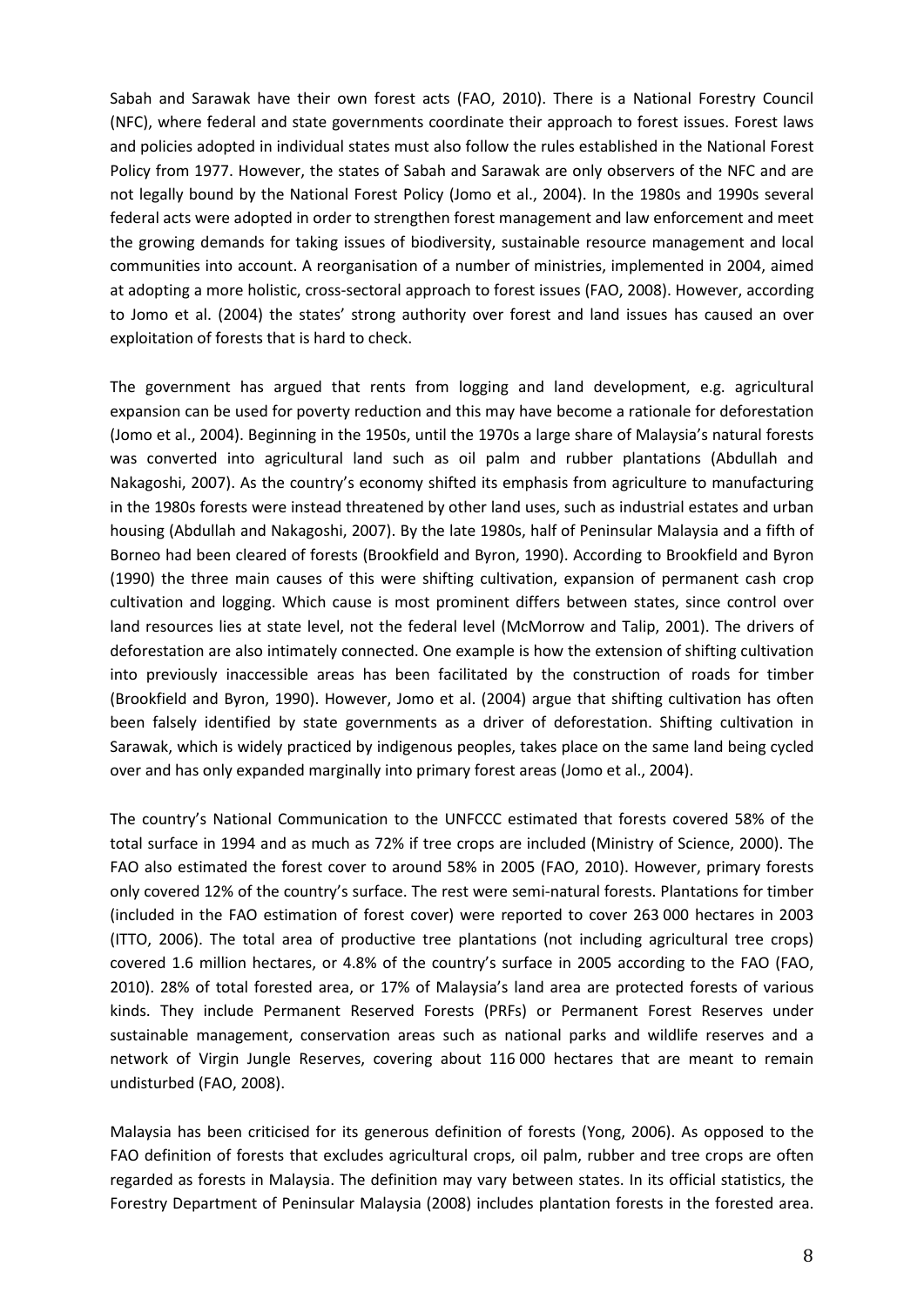According to the Forestry Department, Peninsular Malaysia has a forest cover of 45%. Almost half of these forests are production forests. In addition, the official statistics often use what can be regarded as a narrow definition of deforestation that equates deforestation with land-use conversion (Jomo et al., 2004).

#### <span id="page-9-0"></span>**Timber industry**

The Malaysian timber industry contributes an important share of GDP. In 2003, Malaysia was the world's third leading exporter of logs, after Russia and the US (Wells et al., 2008). These exports consist to an increasing extent of timber sourced from neighbouring countries such as Indonesia, Papua New Guinea and Myanmar. The export of timber and timber products grew with an average of 12% per year between 2001 and 2004 (MPIC, 2005). In 2004 Malaysia was the world's largest producer of veneer, with 25% of global production. The country was also the second largest producer of plywood (after Indonesia), with 31% of global production. Malaysia's share of world exports of forestry products (excluding intra-EU trade) was 2.4% in 2008 (WTO, 2010). The timber industry accounts for 3.6% of the country's workforce (Wells et al., 2008). Especially Sabah and Sarawak are heavily dependent on exports of logs and sawn wood. States receive revenues from forestry and timber royalties while taxes for downstream activities accrue to the federal government. This has led to state governments giving priority to logging, instead of promotion of downstream activities (Jomo et al., 2004).

Forestry practices are largely unsustainable since both official revenue and personal gain constitute temptations for over exploitation by state government leaders and have undermined forest conservation (Jomo et al., 2004). In addition, state authority is undermined by the influence of vested interests in the logging industry (Jomo et al., 2004). However, the growing demand for certified timber products from sustainably managed forests has incentivised the work with various certification schemes in the country. The Malaysian Timber Certification Council (MTCC) issues two types of documents; the Certificate for Forest Management, which is to assure a legal and sustainable source of logs, and the certificate for Chain-of-Custody which assures the same thing for timber products (MPIC, 2005). Another set of standards used is that of the Forest Stewardship Council (FSC) (Wells et al., 2008). In 2008, 4.4 million hectares had been certified by the MTCC (MTCC, 2008). The work with certification has also led to sustainable forest management standards being incorporated into government audits of forest management units in Peninsular Malaysia and Sabah (Wells et al., 2008). Certified timber is mainly exported to the EU, but also to South Africa, the US and Japan. The MTCC is working to get its certification standards internationally recognised and/or endorsed as equivalent to other certification standards (MTCC, 2008).

The importance of logging in the Malaysian economy is one reason behind the rapid decline of forest areas in the country. Several reports have predicted the exhaustion of forest resources for logging in a near future (Jomo et al., 2004). This is the result of legal logging as well as of inability to stem illegal practices and corruption in the forestry sector. An analysis by the Chatham House found that about 25% of Malaysian timber consumption and exports could not be accounted for by legal production or imports (Lawson and MacFaul, 2010). Although efforts have been made to restrain illegal practices in the logging industry, firms that export logs are still believed to stash away large earnings abroad (Jomo et al., 2004). Reports of illegal practices and breaches of licence requirements continue. The NGO Environmental Investigation Agency reported in 2004 that large amounts of wood from endangered species, illegally logged in Indonesia, were smuggled into Malaysia and processed or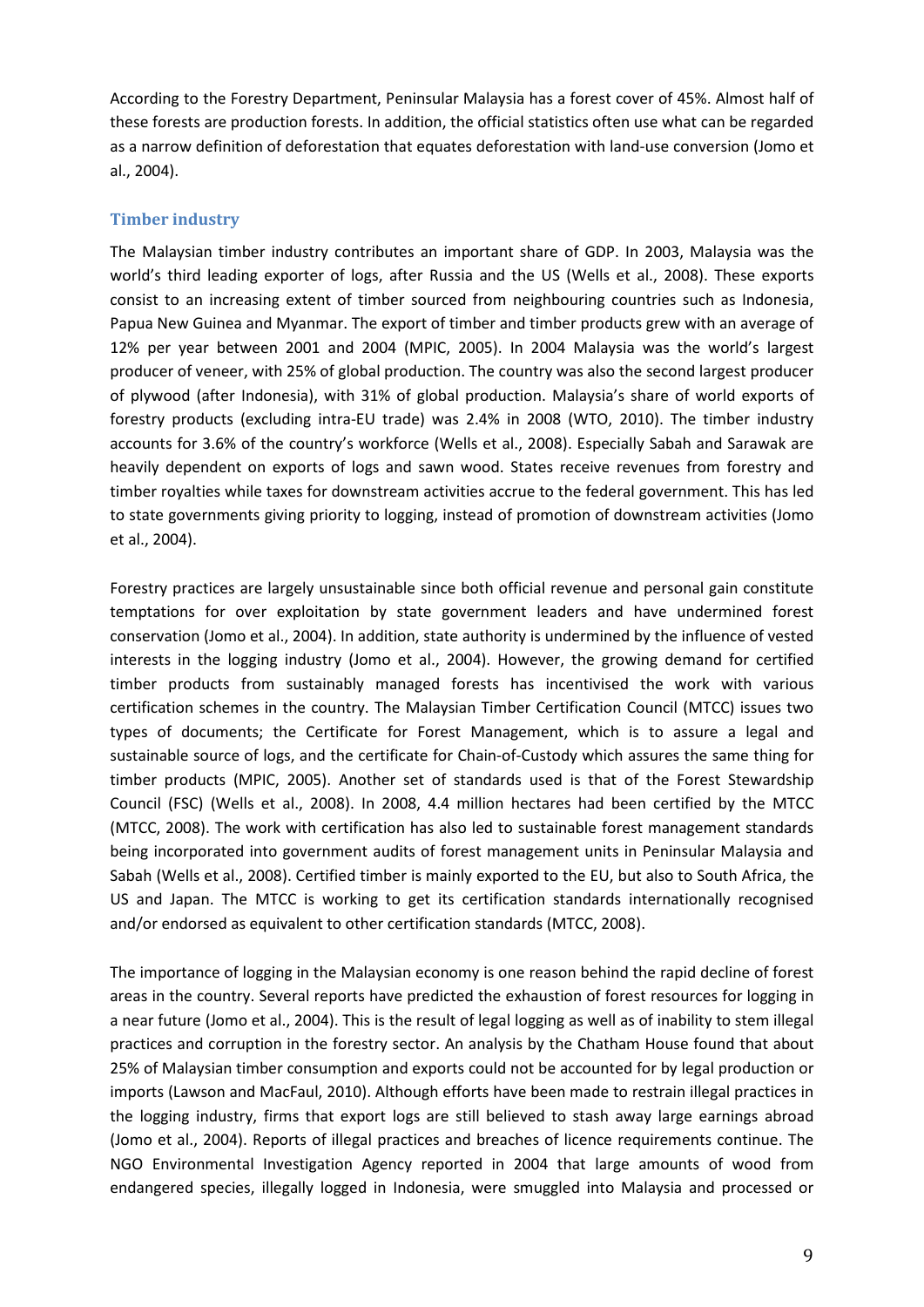exported as Malaysian wood without intervention from the authorities (EIA and Telapak, 2004). In August of 2010 the Norwegian Council of Ethics published a report on illegal activities of a Malaysian timber company causing the Government Pension Fund to sell its shares in the company (Ministry of Finance, 2010).

Several efforts have been made to improve land-use monitoring and planning and to prevent illegal logging. Among other things a ten-yearly National Forest Inventory is performed and forms part of the background information for state forest management plans mandated by the National Forestry Act (Wells et al., 2008). The aim of the inventory is to evaluate the forest status quantitatively and qualitatively (Lee, 2004). The Malaysian Remote Sensing Agency is developing tools for integrating remote sensing and GIS tools in order to provide the Department of Forestry, among others, with maps and tools for monitoring illegal logging. The Malaysian satellite RazakSAT, launched in 2009, will among other things monitor agriculture, forest biomass and forestry and assist in landscape mapping, urban planning and disaster mitigation (New Strait Times, 2009).

#### <span id="page-10-0"></span>**Oil palm industry**

The palm oil industry is Malaysia's largest export revenue earner among primary commodities (MPIC, 2005). Exports go primarily to China, the EU and Bangladesh. Malaysia is, together with Indonesia, the main exporter of palm oil to the European Union and to the world (UNDP, 2007). In 2002 the government adopted incentives, e.g. tax exemptions, to encourage the private sector to establish plantations (FAO, 2010). Large sums have also been invested in R&D and marketing and promotion of palm oil worldwide, in order to spread and increase consumption (MPIC, 2005).

According to the Malaysian Department of Statistics the total area planted with oil palm more than doubled between 1990 and 2008 (Department of Statistics, 2009). In 2008, oil palm plantations covered almost 4.5 million hectares. Oil palm producers often argue that expansion of plantations has not taken place at the expense of forests (Koh and Wilcove, 2008). However, Koh and Wilcove (2008) estimate that more than half of the expansion of oil palm between 1990 and 2005 can be attributed to the conversion of forests. Although these forests were not always primary forests they were to a large extent old-growth or secondary forests and the estimated costs in biodiversity were large. Danielsen et al. (2008) estimate that it would take 75 to 93 years for emissions saved from use of palm oil biofuels to compensate for the carbon lost from the initial clearing of forest lands for oil palm plantations. For plantations established on peatlands it would take over 600 years. They conclude that replacing high-carbon forests with oil palm plantations in an effort to reduce the use of fossil fuels will accelerate climate change instead of mitigating it. Persson and Azar (2010) however find that the carbon balance of oil palm bioenergy systems in Southeast Asia turns positive within 27 to 45 years. This means that it may not be worth preserving forests based exclusively on their carbon content, compared to high-yielding bioenergy crops. Additional measures such as payments for additional ecosystem services or regulatory instruments will be needed to protect forests.

Certification of biofuels to ensure that they were not produced on newly deforested lands has been proposed as one solution to the pressure on natural forests. However, as Persson and Azar (2010) point out, this would not reduce the indirect pressure on forests caused by increased demand for cultivable land.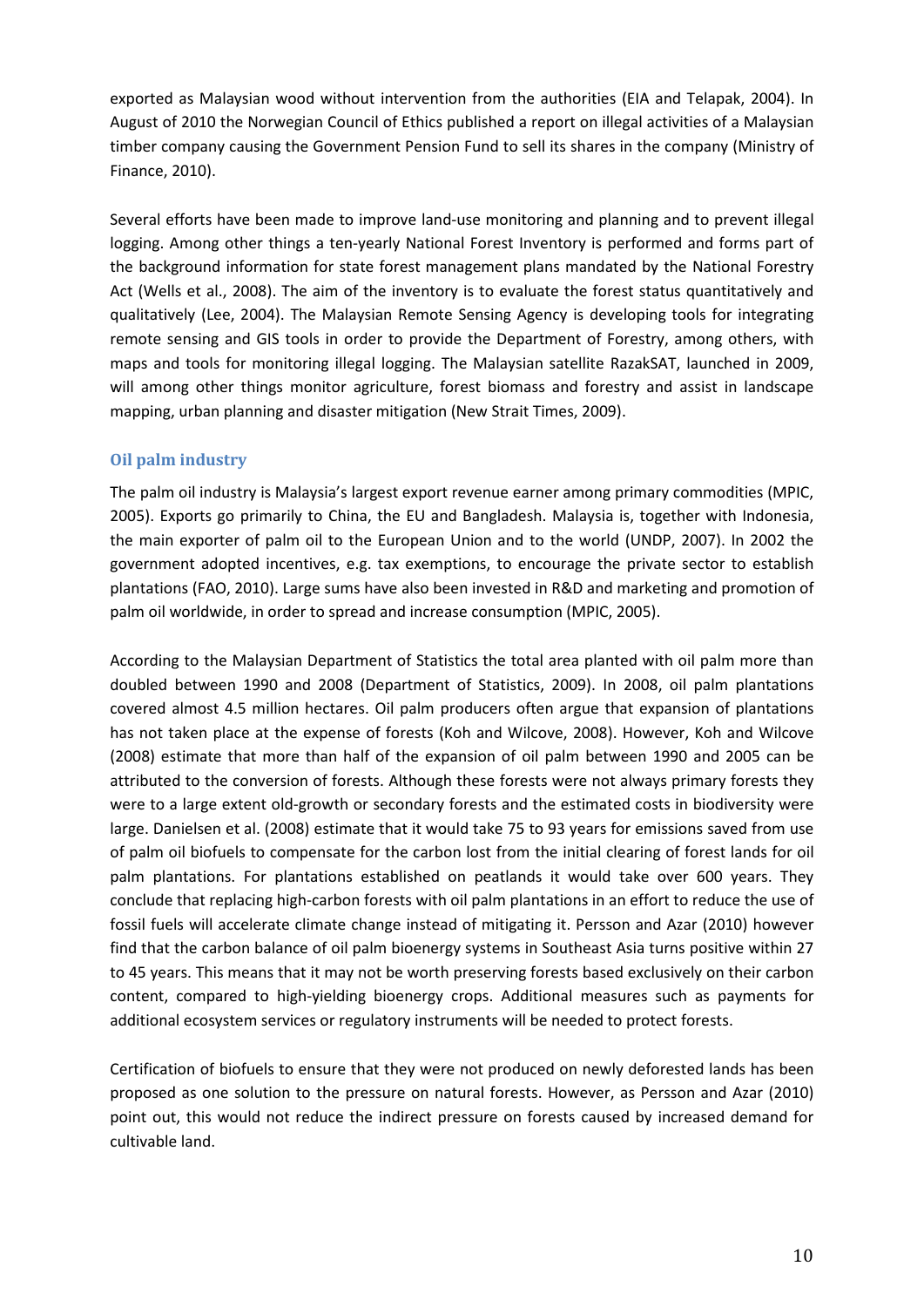#### <span id="page-11-0"></span>**Malaysia and REDD**

Malaysia supports the idea of REDD. So far, the country is not part of the UN-REDD or the World Bank Forest Carbon Partnership Facility (FCPF), but it has expressed interest in participating in REDD programmes. In a submission to the Subsidiary Body for Scientific and Technological Advice (SBSTA) of the UNFCCC the country expresses its views on REDD (Malaysia, 2007). The submission emphasises that the system must be designed in a way that is favourable also for countries with currently low deforestation rates. It also promotes the inclusion of selective harvesting and sustainable forest management. Malaysia has set an ambitious goal of preserving 50% of the country's surface forested (Ministry of Science, 2000). This is to be attained through natural regeneration.

In August 2010 the Australian company Shift2Neutral announced that they had signed an agreement with indigenous leaders in Sarawak to certify carbon offsets from preserving more than 100 000 hectares of forest (Fogarty, 2010). Shift2Neutral called the agreement a 50-50 deal and stated that funds will be used for investments in food aid, medicines, clothing and schooling. However, the Indigenous Peoples Network of Malaysia (JOAS) claimed no knowledge of the deal or what villages it concerned (JOAS, 2010).

Malaysia is negotiating a Voluntary Partnership Agreement (VPA) with the EU under the FLEGT (Forest Law Enforcement, Governance and Trade) initiative (EFI, 2010). Currently a process of internal consultation is underway. A central part of the VPA will be a Timber Legality Assurance System (TLAS) which comprises a set of principles and criteria for laws and regulations, control procedures for verification of timber legality and independent monitoring (Lounasvuori et al., 2009). NGOs have criticised the limited engagement of stakeholders in the VPA negotiations (Lawson and MacFaul, 2010).

#### <span id="page-11-1"></span>**Conclusions**

In Malaysia a number of issues central to climate change take a concrete form. The country makes for an interesting case study of several questions essential to the discussions on mitigation of climate change. Issues of land-use competition, carbon offsetting and emissions accounting can be tangibly illustrated with the Malaysian example.

Firstly, competition and possible trade-offs between forest conservation and biofuel production is highly relevant in the Malaysian context. Malaysia still has a significant although declining area of tropical forests, rich in biodiversity, with high carbon content and standing on carbon rich soils such as peatland. This creates a potential for REDD action, Clean Development Mechanism (afforestation and reforestation) projects as well as private forest offset initiatives. The Malaysian goal of maintaining a 50% forest cover further emphasises this potential. At the same time, Malaysian revenues from the production of palm oil are rapidly increasing and the palm oil industry is believed to hold a large economic potential, especially in the light of climate change and the growing demand for biofuels. However, there is a discussion about the encroachment of palm oil production on natural forests and a fear that oil palm plantations may directly and indirectly crowd out forests. Oil palm plantations and natural forests compete to a large extent for the same lands. They are also both pieces in the climate puzzle. Great political consciousness of the possible trade-offs between different land-uses is required to manage these delicate issues, particularly since they are not merely a question of carbon, but also of economic interests, biodiversity and indigenous rights (to mention a few).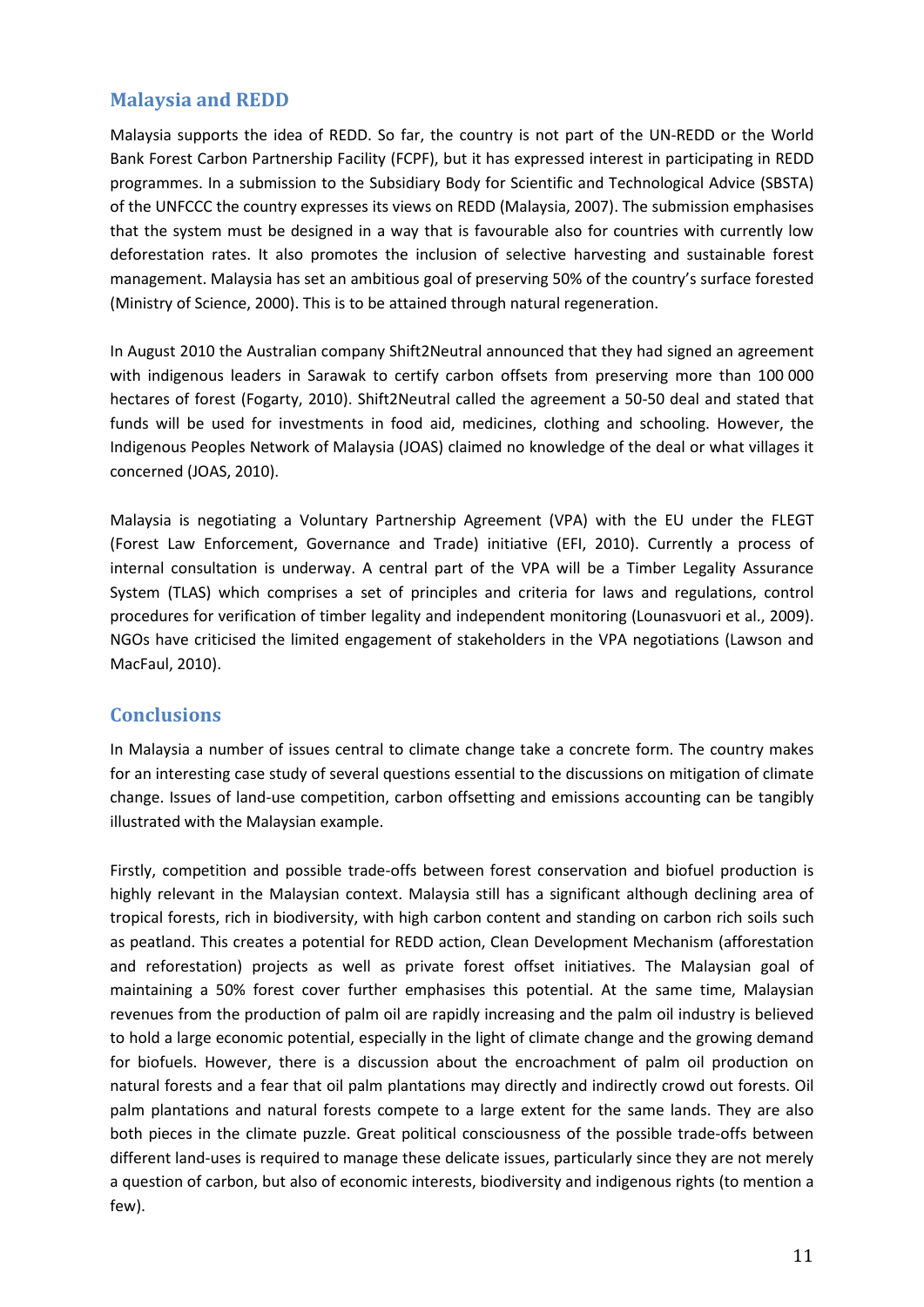This political consciousness or will does not necessarily exist in Malaysia. Rather, the official forest definition, including also agricultural tree crops can be seen as an example of this ambiguity towards the trade-offs. Further, although the country does not participate in any of the REDD+ pilot initiatives, the government has expressed a positive attitude towards REDD and is committed to maintaining a significant share of the country's surface forested. At the same time timber and wood products, as well as palm oil are important exports and the government has created incentives for increased production. This indicates a lack of coherence in policies and intentions that may come to have devastating consequences for the country's forests.

A second issue related to climate change that Malaysia is a concrete example of is that of carbon accounting. Malaysia is a great exporter of goods whose production is carbon intensive. With the current system for accounting, these emissions are attributed to the producer, i.e. Malaysia, although the goods are consumed in Europe and elsewhere. No doubt, this raises intriguing questions of who is responsible for emissions; the producer or the consumer? It would not be unreasonable to claim that Malaysia takes responsibility for emissions caused by European consumption. In a next step, it could be argued that Malaysia, by producing biofuels or crops for biofuels to be used in Europe, takes on additional responsibility for European emissions. The same could be argued for a future REDD system where investors can use offsets from forest conservation as emissions reductions on their account.

All in all, the Malaysian case highlights a situation that is profitable for Annex I countries from the point of view of meeting emission reduction targets and for Malaysia and other non-Annex I countries from an economic point of view, but possibly less profitable for the climate as such. There is no easy answer to how this could be resolved. However, the kind of comprehensive perspective on climate change issues that is made possible by studying the Malaysian case raises important questions both for further research and for discussion within the framework of forest issues in the global climate change negotiations.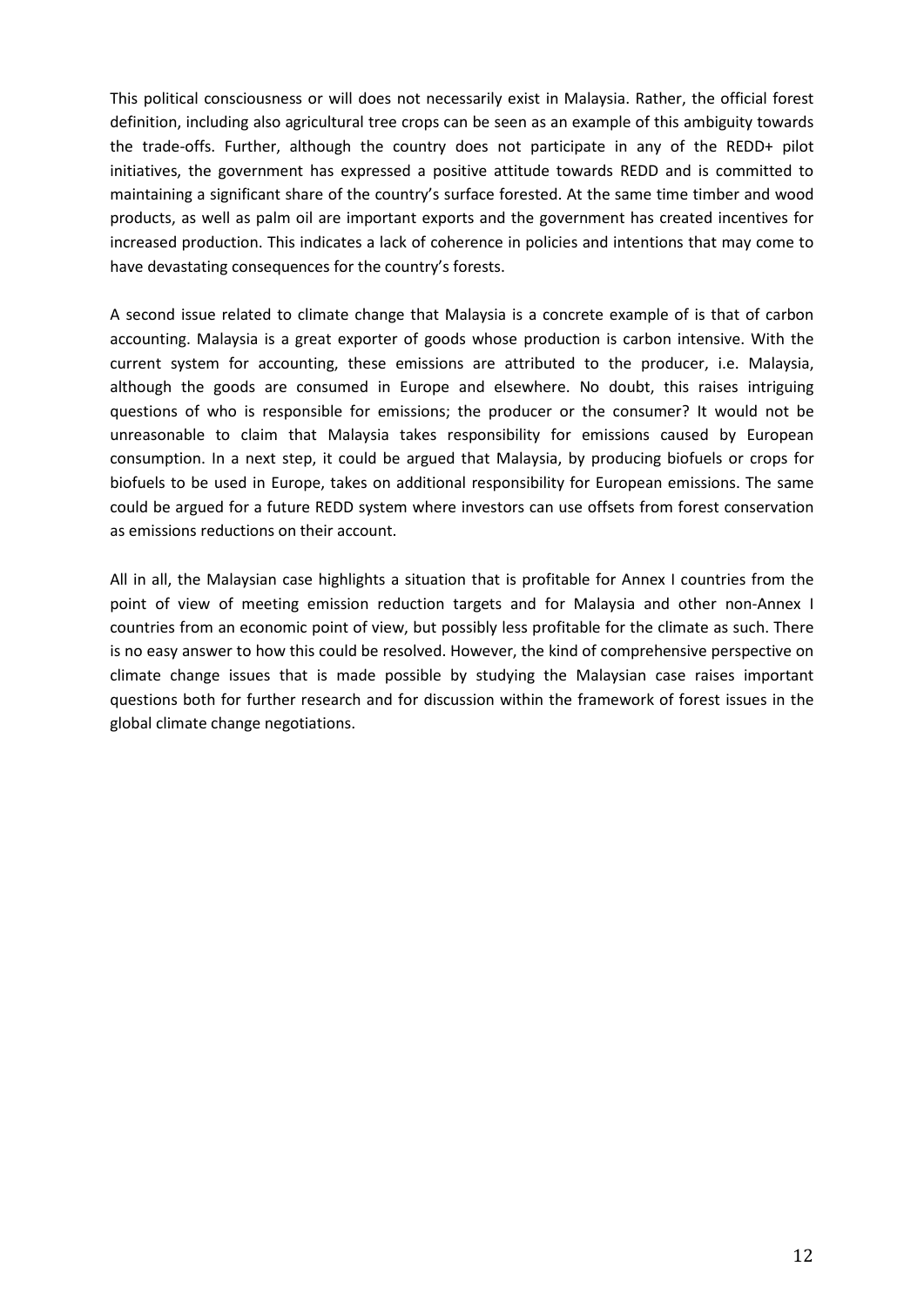#### <span id="page-13-0"></span>**References**

- Abdullah, S. A., and Nakagoshi, N. (2007). Forest fragmentation and its correlation to human land use change in the state of Selangor, peninsular Malaysia. *Forest Ecology and Management, 241*(1-3), 39-48.
- Brookfield, H., and Byron, Y. (1990). Deforestation and timber extraction in Borneo and the Malay Peninsula. The record since 1965. *Global Environmental Change: Human and Policy Dimensions, 1*(1990), 42-56.
- CDIAC (2010). Carbon Dioxide Information Analysis Center Retrieved 2010-05-16, from http://cdiac.ornl.gov
- CIA (2010). The World Factbook Retrieved 2010-04-15, from www.cia.gov/library/publications/theworld-factbook/index.html
- Danielsen, F., Beukema, H., Burgess, N. D., Parish, F., Brühl, C. A., Donald, P. F., et al. (2008). Biofuel Plantations on Forested Lands: Double Jeopardy for Biodiversity and Climate. *Conservation Biology, 23*(2), 348-358.
- Davis, S. J., and
- Caldeira, K. (2010). Consumption-based accounting of CO2 emissions. *PNAS, 107*(12), 5687-5692.
- Department of Statistics (2010). Department of Statistics Malaysia. Official Website. Retrieved 2010- 04-15, from www.statistics.gov.my
- Department of Statistics (2009). *Malaysia Economic Statistics - Time Series 2009.*: Department of Statistics Malaysia.
- EFI (2010). EFI's EU FLEGT News, February/March 2010 Retrieved 2010-03-04, from http://news.efi.int/newsletter/view/efis-eu-flegt-news-february-march-2010
- EIA and Telapak (2004). *Profiting from Plunder. How Malaysia Smuggles Endangered Wood*: Environmental Investigation Agency, Telapak.
- Eurostat (2009). *External and intra-European Union trade. Monthly statistics - Issue number 7/2009*. Luxembourg: European Communities.
- FAO (2008). FAO Forestry Country Profiles. Retrieved 2009-03-25, from http://www.fao.org/forestry/country/en/
- FAO (2010). FAO Forestry Country Profiles Retrieved 2010-04-29, from www.fao.org/forestry/country
- Fargione, Joseph, Hill, J., Tilman, D., Polasky, S., Hawthorne, P. (2008) Land Clearingm and the Biofuel Carbon Debt. *Sience*, 319(5867), 1235-1238.
- Fogarty, D. (2010). Australia firm signs forest CO2 deal with Malaysia tribes. *Reuters,* (Fri Aug 6, 2010). Retrieved from http://uk.reuters.com/article/idUKTRE6750LZ20100806
- Forestry Dept of Peninsular Malaysia (2008). Official Website Forestry Department of Peninsular Malaysia Retrieved 2010-06-11
- IPCC (2007). *Climate Change 2007: Synthesis Report. Contribution of Working Groups I, II and III to the Fourth Assessment Report of the Intergovernmental Panel on Climate Change*. Geneva, Switzerland: IPCC.
- ITTO (2006). *Status of Tropical Forest Management 2005*. Yokohama, Japan: Internationl Tropical Timber Organization.
- JOAS (2010). CO2 deal with Malaysian tribes a mystery. *Malaysiakini,* (Aug. 11, 2010). Retrieved from http://www.malaysiakini.com/letters/139769
- Jomo, K. S., Chang, Y. T., and Khoo, K. J. (2004). *Deforesting Malaysia. The Political Economy and Social Ecology of Agricultural Expansion and Commercial Logging.* London: Zed Books Ltd.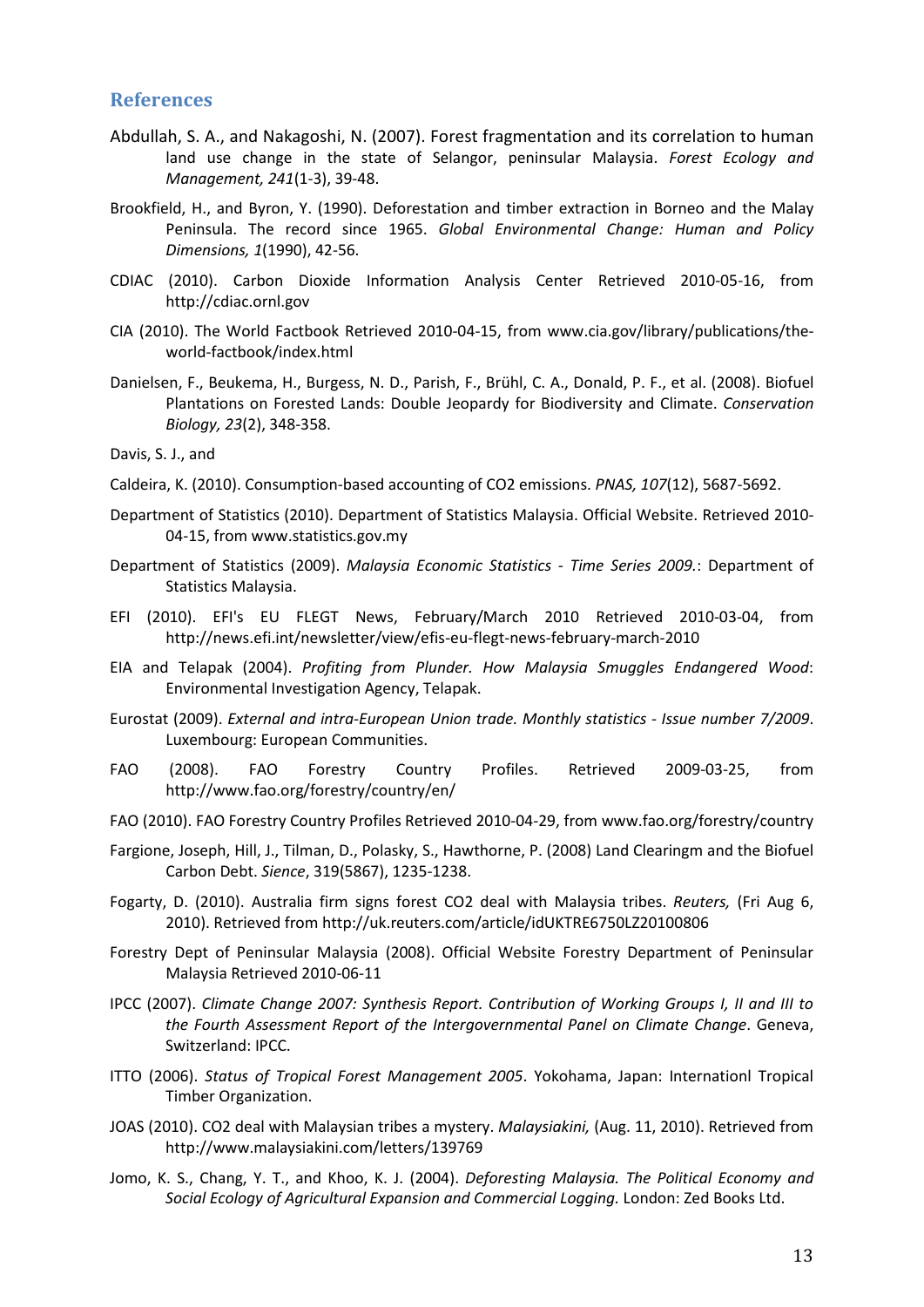- Koh, L. P., and Wilcove, D. S. (2008). Is oil palm agriculture really destroying tropical biodiversity? *Conservation Letters, 1*(2), 60-64.
- Lawson, S., and MacFaul, L. (2010). *Illegal Logging and Related Trade*. London: Chatham House, The Royal Institute of International Affairs.
- Lee, S. L. (2004). *Status of forest genetic resources conservation and management in Malaysia*. Paper presented at the APFORGEN National Coordinators (SEA) Meeting
- Lounasvuori, J., Blackett, H., Knoell, A., Ghazali, B. H., Ali, S. I. S., and Pengeran, E. M. A. (2009). *Joint Technical Evaluation of Malaysian Timber legality Assurance System, (TLAS)*. Kuala Lumpur: EFI.
- Malaysia (2007). *Reducing emissions from deforestation in developing countries. Submission of views by Malaysia. FCCC/SBSTA/2007/MISC.2. Paper No. 13*: SBSTA, UNFCCC.
- McMorrow, J., and Talip, M. A. (2001). Decline of forest area in Sabah, Malaysia: Relationship to state policies, land code and land capability. *Global Environmental Change, 11*(3), 217-230.
- Ministry of Finance (2010). Three companies excluded from the Government Pension Fund Global. *Press release, Ministry of Finance, Norway,* (48/2010). Retrieved from http://www.regjeringen.no/en/dep/fin/press-center/Press-releases/2010/three-companiesexcluded-from-the-govern.html?id=612790

Ministry of Science (2000). *Malaysia. Initial National Communication submitted to the UNFCCC*.

- MPIC (2005). *Report on Malaysia Plantation Industries and Commodities (2001-2005)*. Kuala Lumpur: Ministry of Plantation Industries and Commodities, Malaysia.
- MTCC (2008). *Annual Report 2008*. Kuala Lumpur: Malaysian Timber Certification Council.
- Najib, R. (2009). Statement by Malasyian Prime Minister H.E. Najib Razak at High Level Segment. On *Fifteenth session of the Conference of the Parties of the UNFCCC. COP-15*. Copenhagen.
- New Strait Times (2009, 2009-07-15). RazakSAT goes into orbit. *New Strait Times*.
- Persson, U. M., and Azar, C. (2010). Preserving the World's Tropical Forests A Price on Carbon May Not Do. *Environmental Science & Technology, 44*(1), 210-215.
- UN Dept of Economic and Social Affairs (2008). *World Urbanization Prospects. The 2007 Revision. highlights.* New York: UN Department of Economic and Social Affairs, Population Division.
- UNDP (2007). *Human Development Report 2007/2008. Fighting climate change: Human solidarity in a divided world.* New York: UNDP.
- Wells, A., Chiew, T. H., and Keong, C. H. (2008). *Systems for Verification of Legality in the Forest Sector, Malaysia: Domestic Timber Production and Timber Imports*: VERIFOR.
- WTO (2010). *World Trade Report 2010. Trade in natural resources.* Geneva: World Trade Organization.
- Yong, C. (2006). *Forest governance in Malaysia. An NGO perspective*. Utrecht: JOANGOHutan, FERN.